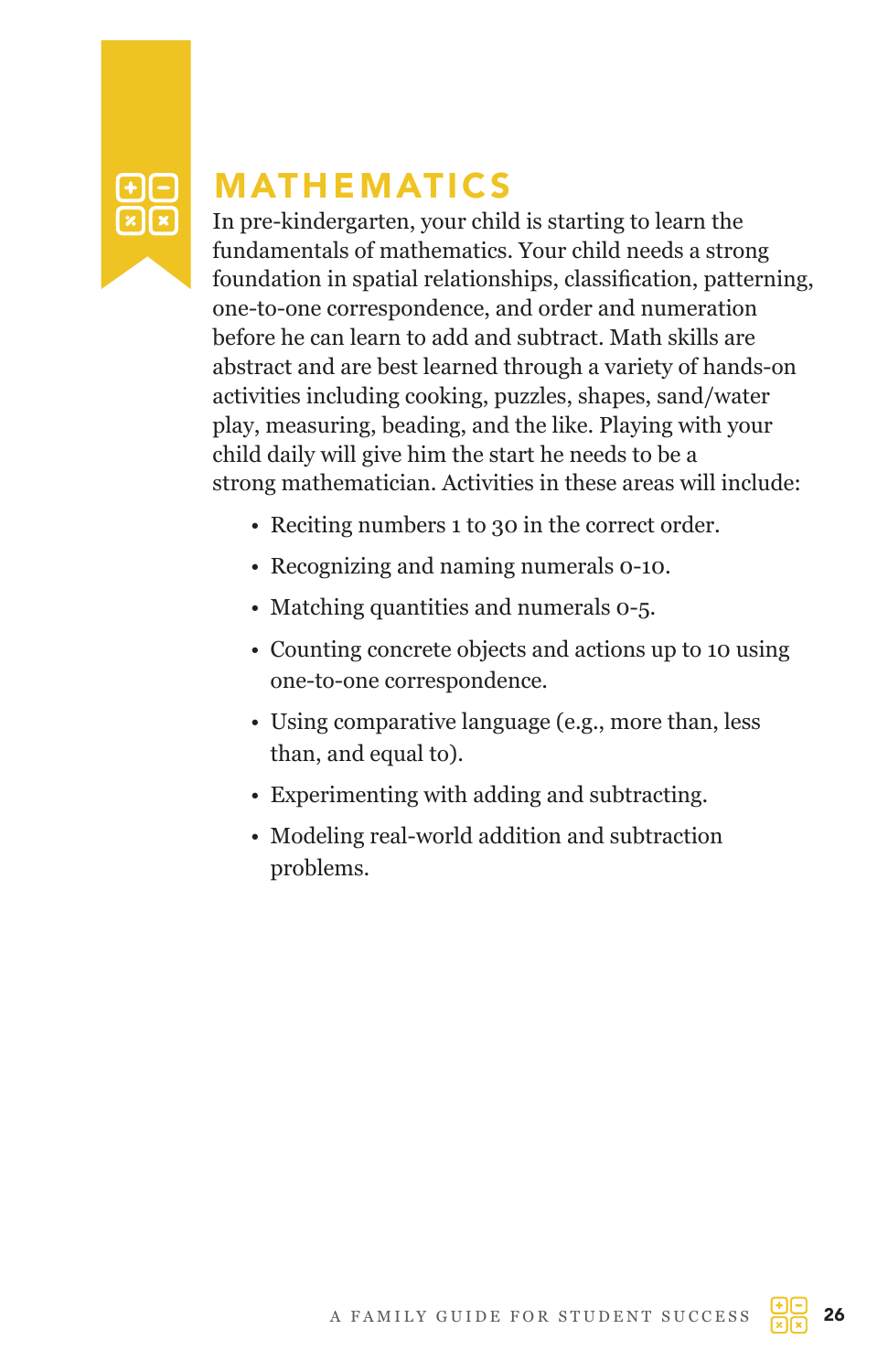#### With prompting and support, your child can recite numbers 1 to 30 in the correct order.

- Recite numbers up to 30 in the correct order while doing routine tasks (e.g., washing hands, setting the table).
- Recite the numbers 1 to 30 in the correct order while doing exercises outside.

### HELP AT HOME

- Sing counting songs and rhymes.
- Read books with numbers, like *Chicka Chicka, 123*.
- Lead your child in counting to 30 during daily routines, such as getting in the car, playing hide and seek, picking up toys, brushing teeth, and washing hands.

#### With prompting and support, your child can recognize, name, and attempt writing numbers 0 – 10.

- Identify numbers in the home (e.g., on the cash register, phone, on the calendar, clock, measuring cups).
- Identify numbers in a counting book.
- Attempt to write numbers 1–10.



- ▶ Go on a number hunt in your home, identifying numbers in various locations.
- Review numbers daily, incorporating the calendar into this review.
- Read a counting book and demonstrate how to write the numbers (e.g., draw numbers in the air, in sand or paint).
- ▶ Provide materials, such as number stencils, number cards, paper, crayons, and markers for your child to use to create numbers.
- ▶ Find and press numbers at home and in the community (e.g., microwave, cash register, phones, elevator, keyboards).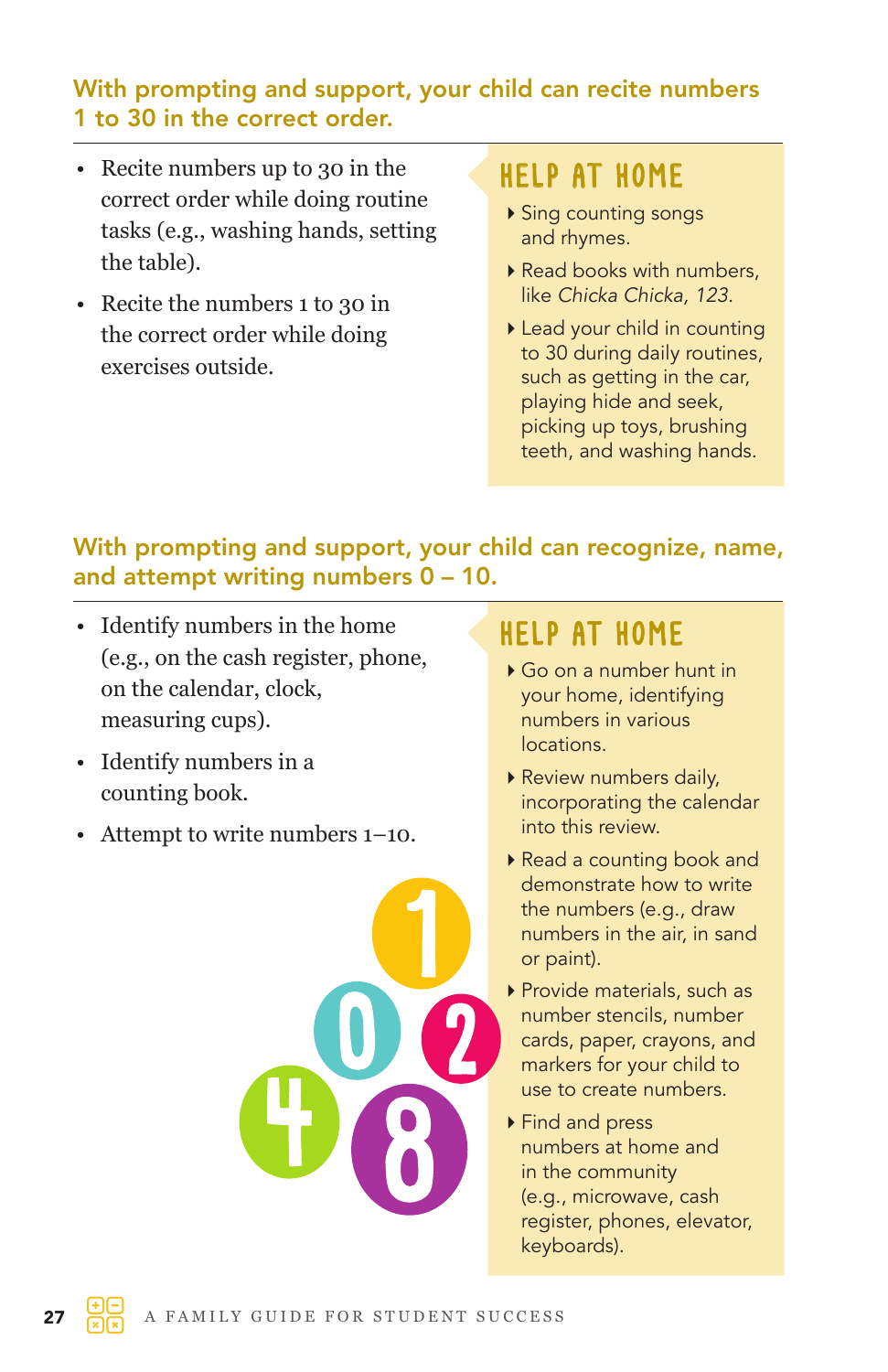With guidance and support, your child can recognize that a numeral is a symbol that represents a number of objects, using developmentally appropriate pre-kindergarten materials.

- Match numbers with the correct number of items in each group (e.g., five counting bears with 5, three buttons with 3).
- Count four baby dolls and say, "I have four dolls."
- Point to the calendar and say, " $1, 2, 3, 4$ , there are  $4$  days before my birthday."

- Label boxes with pictures and words for your child to sort toys. Write the number of toys that belong in each box.
- ▶ Use felt and cardboard to create a felt board. Then cut out numbers and objects and have your child sort the objects by the amount and place under or next to the number.
- Provide objects to count, and demonstrate matching numbers with groups of items.
- Provide games that require counting and demonstrate ways to play them (e.g., Candy Land, Chutes and Ladders).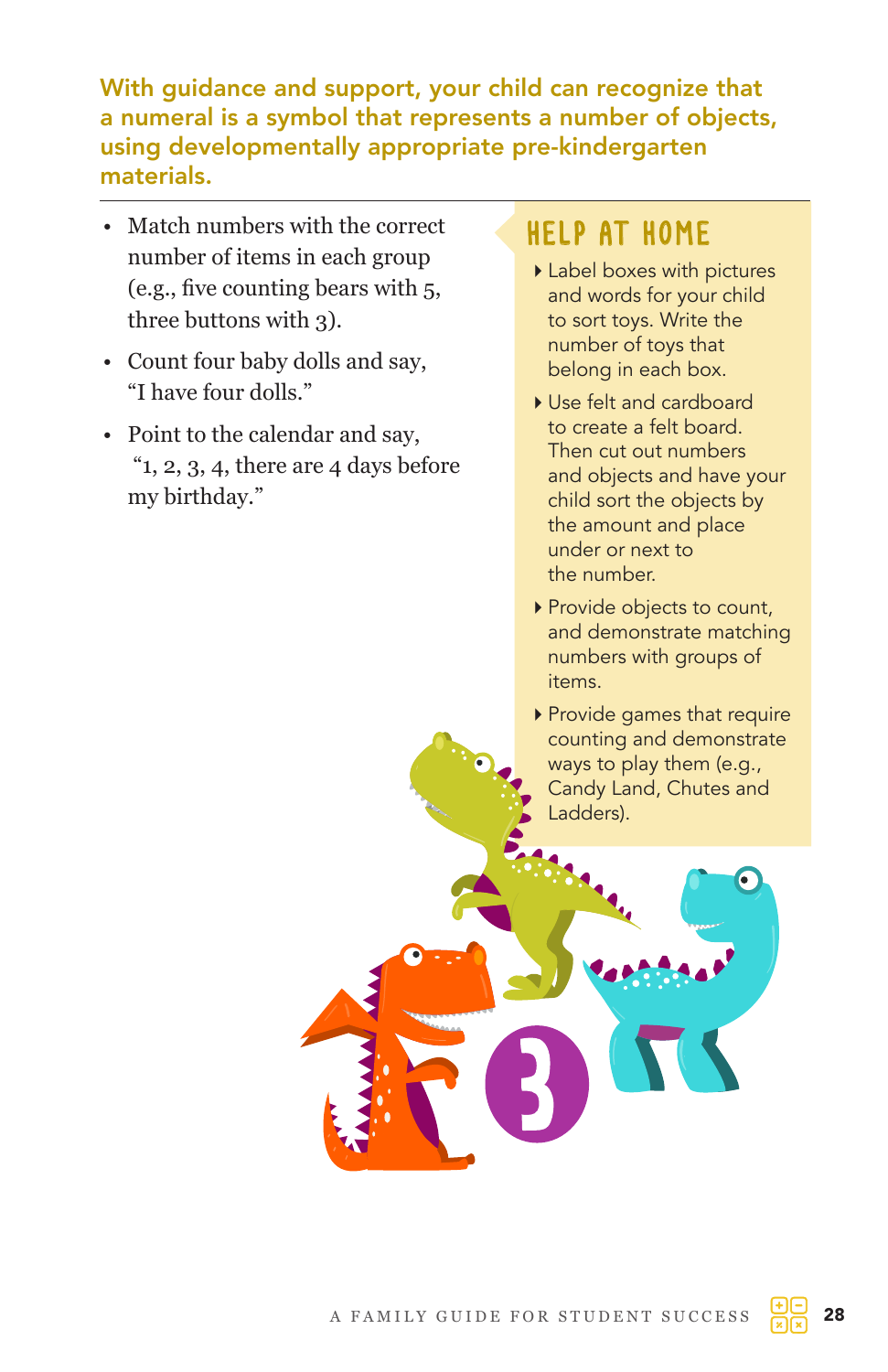#### With prompting and support, your child can match the amount and numbers  $0 - 5$ .

- Count motor action up to 10.
- Count any seven objects in a scattered design in the environment.
- Estimate the number of objects in a group (e.g., stating how many dots there are on the side of a dice or dominoes without counting individually).



- Arrange small numbers of small objects (e.g., small foods, beads, puzzle pieces, small blocks/balls) to identify small numbers of scattered designs.
- Roll dice on the table and let your child identify the number of dots on the die.
- Create several sets of cards with dots on each card. All cards in a set should have the same number of dots, except for one card that has a different number of dots (e.g., three cards that each have four dots, and one card that has five dots). Ask your child to identify the card that does not belong in the set.
- Create cards with a range of zero to ten dots for your child. Place cards in front of him. Call a number out and see how fast your child can find the card.
- Count the number of scoops needed when cooking (e.g., three scoops of rice for three people at dinner, two scoops of sugar for sweet tea).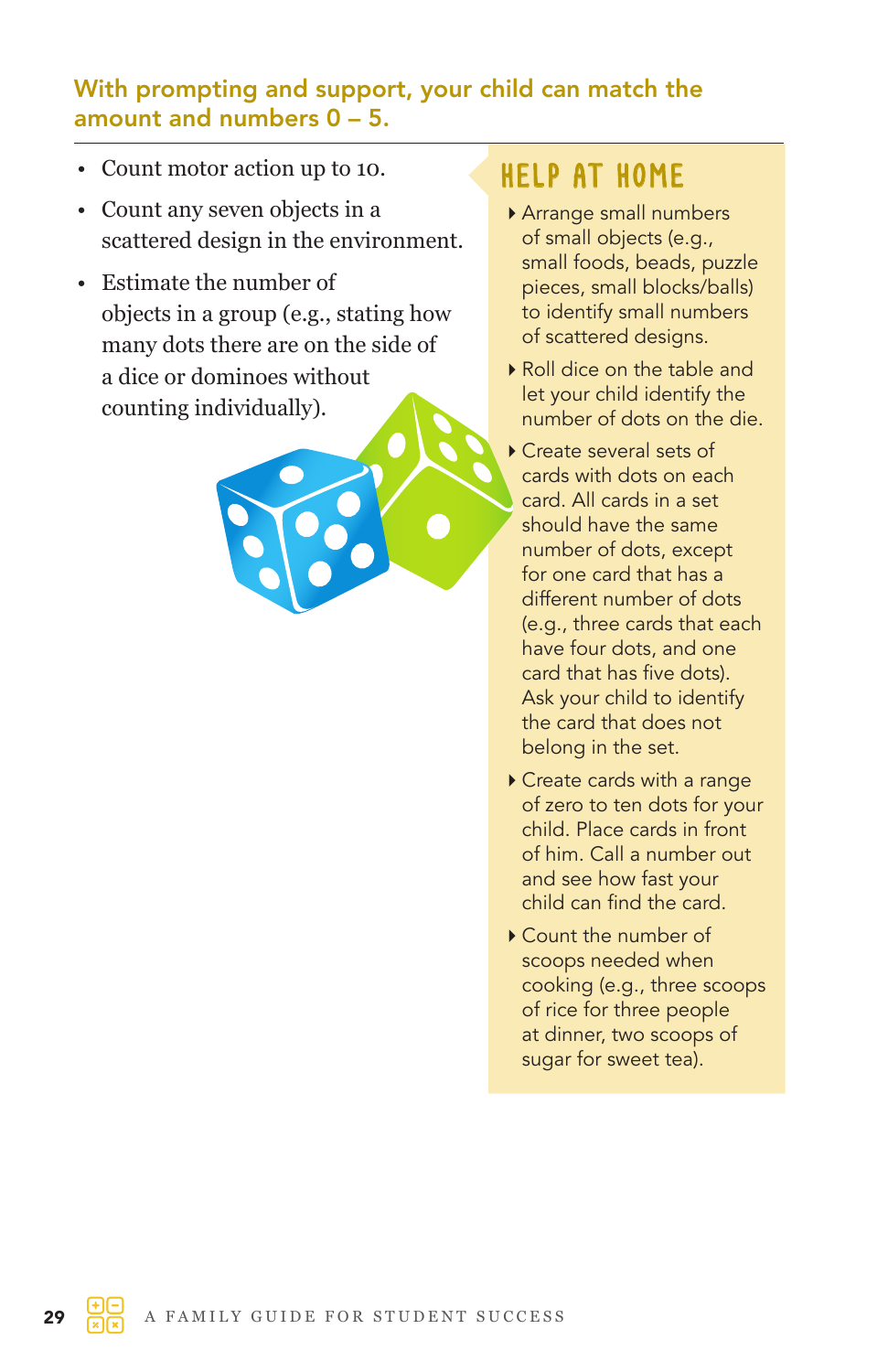#### Your child can use the number name to represent the number of objects in a set, using developmentally appropriate pre-k materials.

- Count rocks and say, "I have ten rocks<sup>"</sup>
- Set the table for lunch for five and say, "One fork, two forks, three forks, four forks, five forks, I'm done!"
- Count body parts and say, "I have two eyes," or "I have ten toes."

### HELP AT HOME

- Play "Simon Says" with your child. Make statements such as, "Simon says, clap your hands three times."
- After your child counts objects ask, "How many did you count?"

#### Your child can use comparative language to compare objects, using developmentally appropriate pre-k materials.

- Use comparative words (e.g., more, less, equal) verbally in a number of situations. "I have more long blocks than short blocks in the box."
- Add a bear to the four bears in a stroller and say, "Now we have more bears in the stroller."

- Use comparative words by asking, "Do you want more?" during mealtime.
- Use comparative words by asking, "Is the giraffe taller than the bear?"
- Use comparative words by asking your child if there are enough plates for everyone at dinner time.
- Count boys and girls in the family. Ask, "Which is more? Less?"

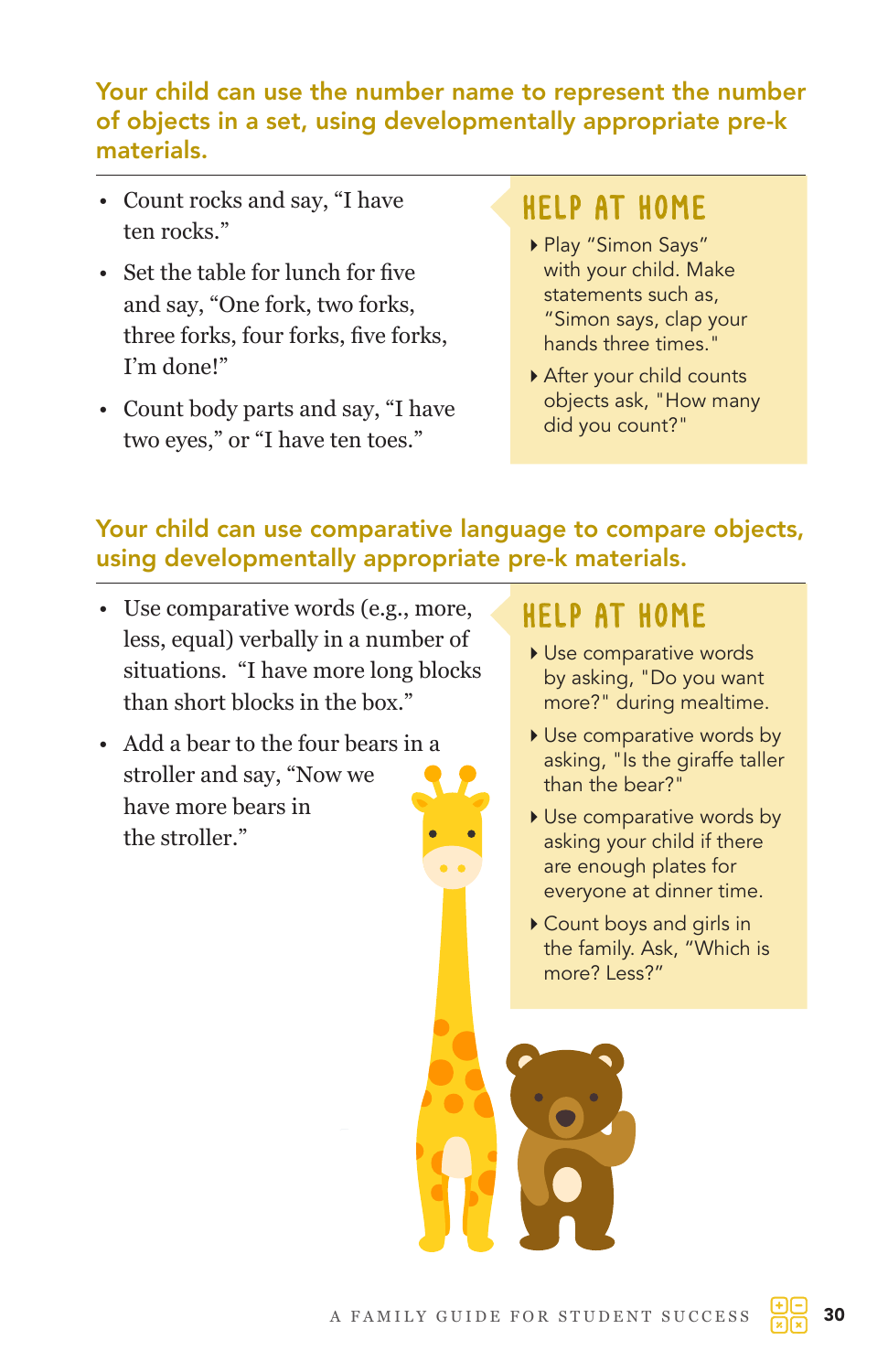#### With guidance and support, your child can experiment with adding and subtracting, while using developmentally appropriate pre-k materials.

- Discuss how many objects are present when adding objects.
- Discuss how many objects are present when taking away objects (e.g., when playing store say, "This costs three dollars; you only gave me two.")
- Act out subtraction rhymes, such as "5 Little Apples."

- Count the number of objects in a set (0 - 9), add one more to the set, and ask, "How many objects are in the new set?"
- Count the number of objects in a set, take one away, and ask, "How many objects are in the new set?"
- Use small snacks (e.g., goldfish, pretzels, cereal) and ask, "How many are there after eating one?"

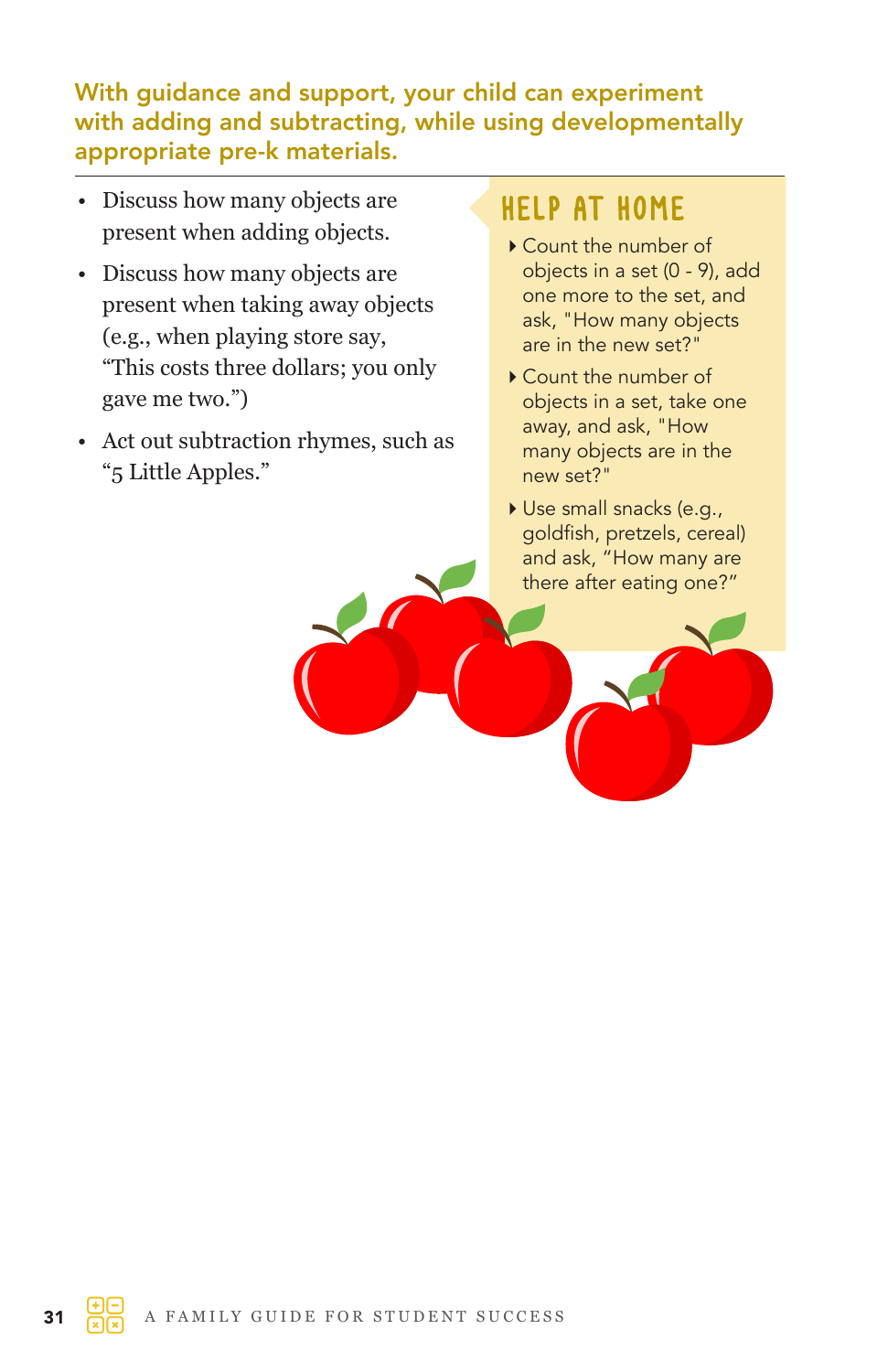With guidance and support, your child can model real-world addition and subtraction problems using numbers  $0 - 5$ , while using developmentally appropriate pre-k materials.

- Count how many toys are left to put in a box or on the shelf.
- Play with two balls and say, "I need one more ball to have three balls!"
- Count two cookies for himself and two cookies for a friend at snack time and state, "I have two cookies and you have two cookies. If we put them together we have four cookies."

- Provide opportunities during the day for your child to distribute and collect materials.
- ▶ Provide opportunities to engage in activities to count and then change the number of units in a group by adding or subtracting.
- ▶ Provide activities that engage your child in discussing putting objects together and then taking them apart.
- Distribute food (e.g., grapes, pretzels, cereal) to yourself and your child in uneven amounts and have your child help you match the amount of food in each plate by adding and/or subtracting.

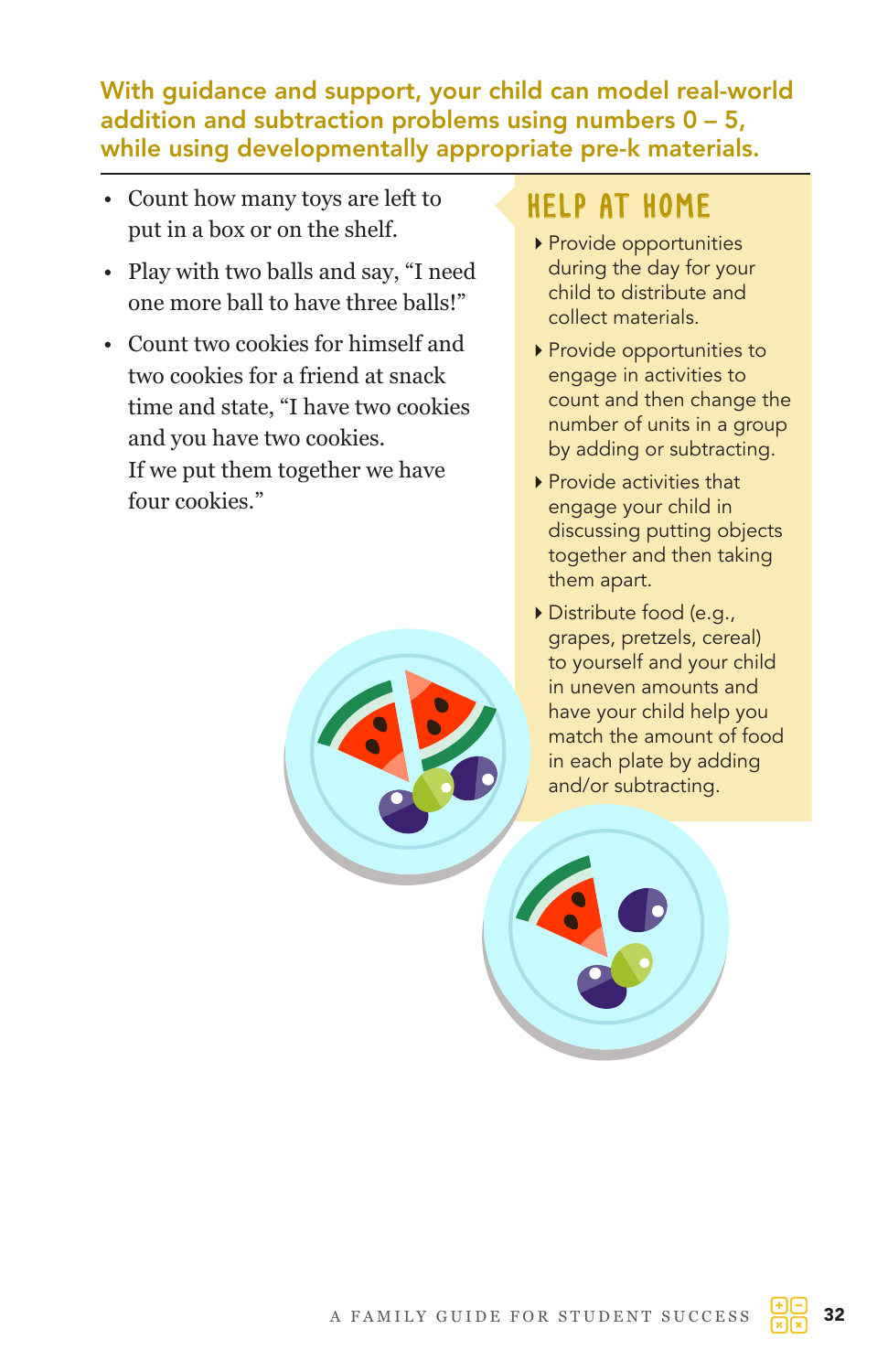#### With guidance and support, your child can duplicate and extend simple patterns using concrete objects.

- Arrange objects in a pattern (e.g., blue, red, blue, red) based on one attribute (e.g., color, size, shape).
- Reproduce a repeating rhythmic pattern after a model, (e.g., stomp, clap, and snap).
- See the pattern in a string of beads and continue with the next bead needed to continue the pattern.

### HELP AT HOME

- Provide opportunities for creating patterns when lacing objects (e.g., cereal, beads).
- ▶ Provide and demonstrate music and movement experiences (e.g., "Head, Shoulders, Knees, and Toes", "You're Happy and You Know It").
- Play patterning games with materials of various, sizes, colors, or shapes (e.g., memory, "finger plays," felt pieces).

### With guidance and support, your child can recognize measurable attributes of everyday objects such as length, weight, and size, using appropriate vocabulary.

- Compare own height with the height of other children.
- Describe a block as heavy.
- Look at two block structures and say, "My building is taller."



- ▶ Provide materials of different lengths for your child to measure and provide measurement tools (e.g., rulers, balance, yardsticks, measuring tape, bathroom scales).
- ▶ Provide a sensory table with types of materials that vary in weight and size and discuss the features of the objects by using appropriate characteristics, such as heavier/ lighter, and longer/shorter.
- Engage your child in measuring everyday objects.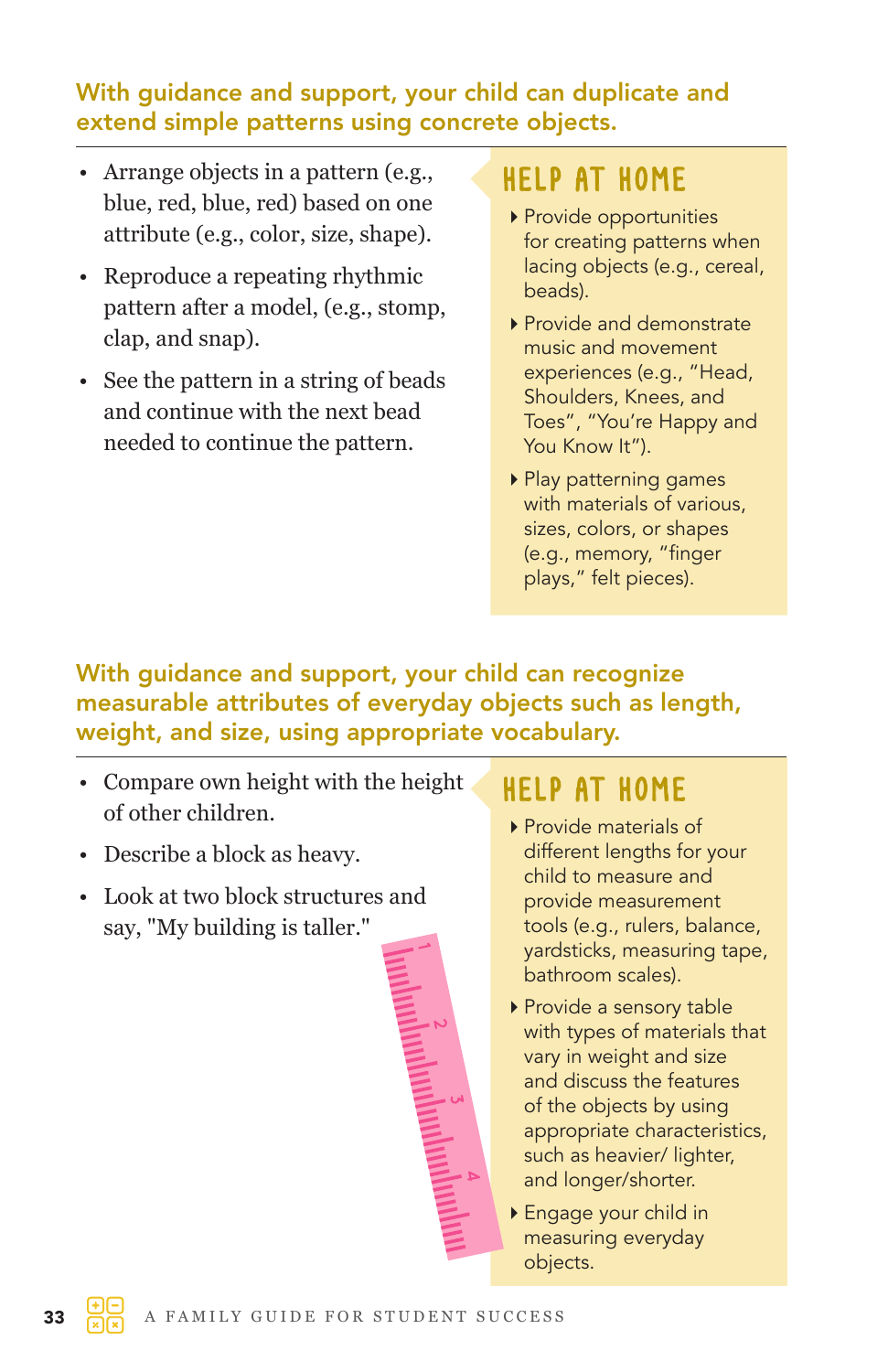#### With guidance and support, your child can use nonstandard units of measurement.

- Use construction paper inchworms to measure how long an object is.
- Use hands to hold objects and compare weights.
- Use your child's feet to measure the length of an object, such as a table.

## HELP AT HOME

- ▶ Provide opportunities and materials (e.g., use hands, feet, arms, drinking cup, feet) for measuring length, weight, and size throughout your home and outside.
- Provide activities for your child to use nonstandard items for measuring (e.g., hands, string, paper clips) and demonstrate appropriate usage.
- Graph and chart your child's measurements.

#### With guidance and support, your child can explore standard tools of measurement.

- Stand on a scale and see the weight.
- Use rulers and yardsticks to "measure" structures and objects.
- Use measuring cups at the sensory table.

- Provide opportunities and tools for measuring (e.g., rulers and yardsticks) throughout your home and demonstrate appropriate use of the tools.
- Demonstrate graphing and charting measurements.
- ▶ Plan cooking experiences and have your child use measuring cups.

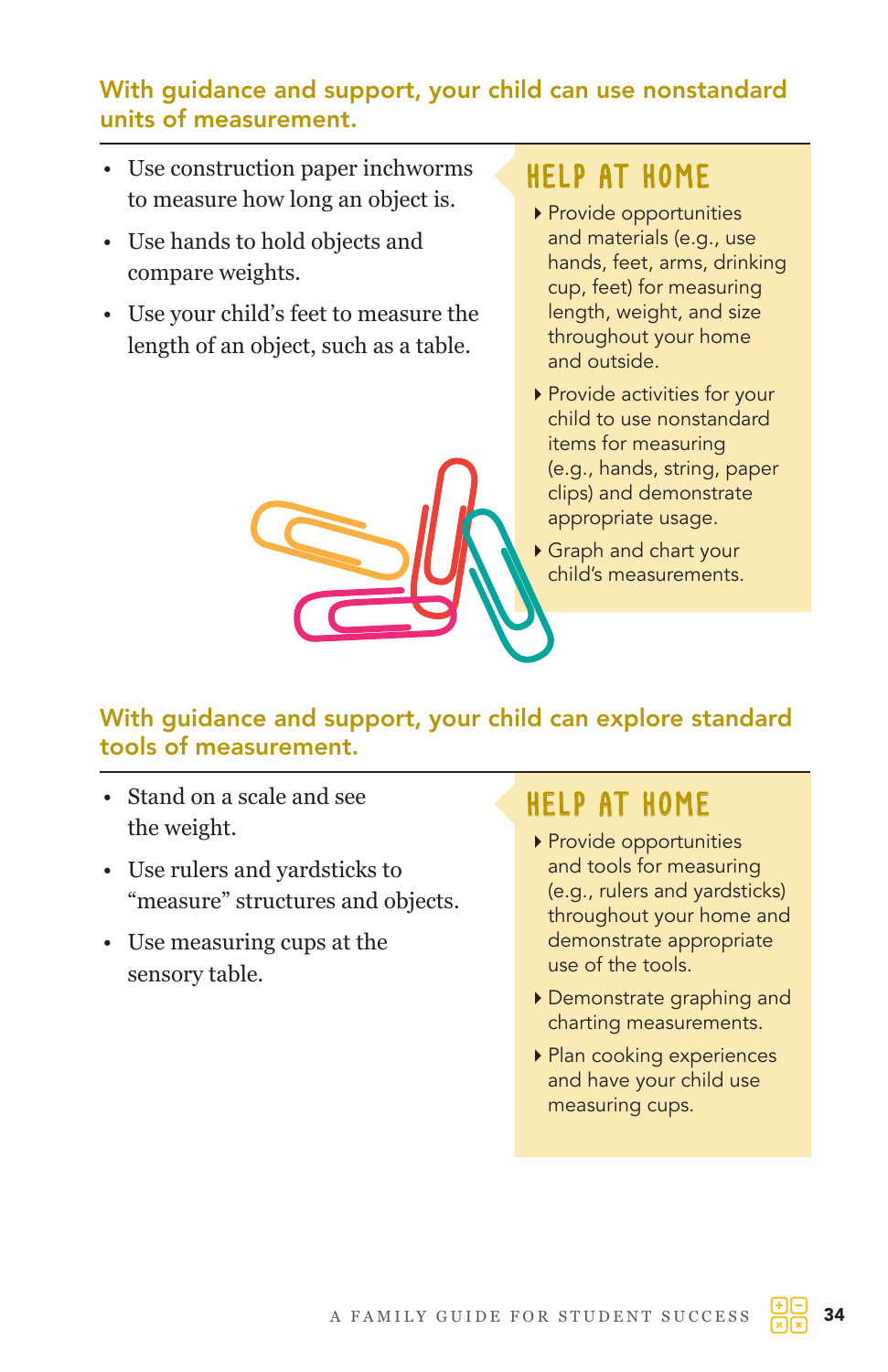#### With guidance and support, your child can sort, categorize, or classify objects.

- Sort toy cars or other play objects by length.
- Categorize the plastic play animals by size.
- Classify blocks by weight.
- Place objects on a table or floor graph to sort, categorize, or classify.



### HELP AT HOME

- ▶ Provide a variety of materials of different sizes, weights, and colors and have your child sort, categorize, or classify objects.
- Create a graph using sorted, categorized information (e.g., the number of family and friends who like chocolate, vanilla, or strawberry ice cream).

### With guidance and support, your child can correctly name shapes.

- Verbally name shapes.
- Say, "I am sitting on a rectangle."
- Name the shapes while putting together a shape puzzle.
- Hold up the proper shape when reaching the point in the shape song where the name of a shape is stated/sung.

- Provide shape puzzles and other geometric manipulatives, such as pattern blocks and geoboards. Comment on your child's actions, supplying the shape word or asking your child the shape word, while your child is using the materials.
- ▶ Read books about shapes, like *Shapes, Shapes, Shapes* by Tana Hoban.
- ▶ Provide shape manipulatives, such as wooden pattern blocks, for your child to play with.
- ▶ Name the shapes of objects or signs around your home.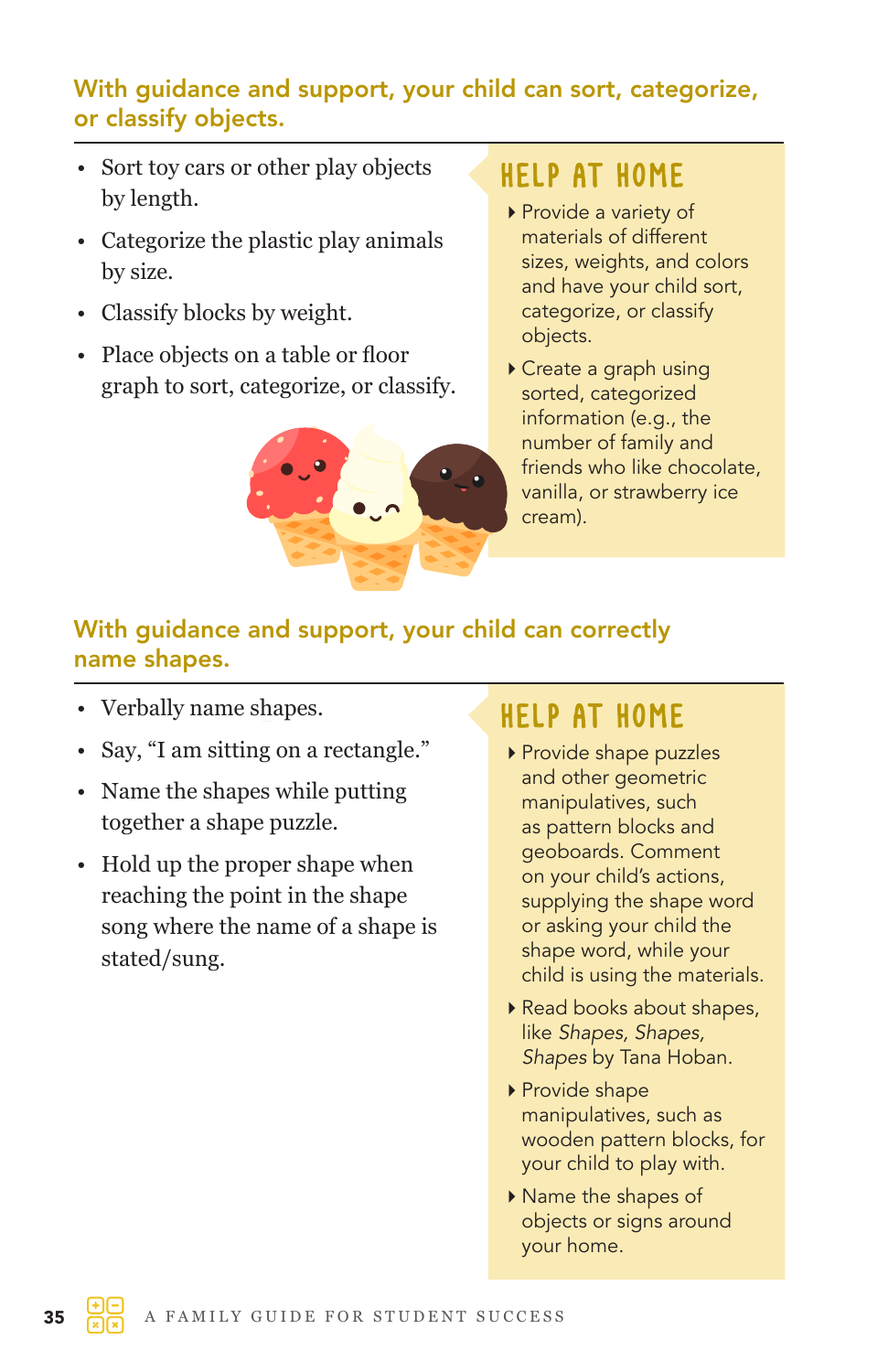#### With guidance and support, your child can recognize and correctly name shapes in the environment, regardless of their orientation or overall size.

- Point to a shape in the environment when asked, "Can you find a square?"
- Name shapes of ordinary objects in the environment, such as: note that the door is a rectangle.

**RESOURCES** 

BASIC 2D SHAPES

circle

rectangle

rhombus

## HELP AT HOME

- Give your child play dough and shape cutters. Comment on the "shape cookies" you are making.
- ▶ Read books about shapes, such as Dr. Seuss' *The Shape of Me and Other Stuff.*
- Take your child on a shape hunt.
- Discuss the attributes of each shape (e.g., number of sides, number of corners, length of sides).
- Have your child pick a shape out of a feel bag and identify it without looking at it, but by feeling and talking about the number of sides (if it has sides), the length of the sides, and number of corners.





#### A FAMILY GUIDE FOR STUDENT SUCCESS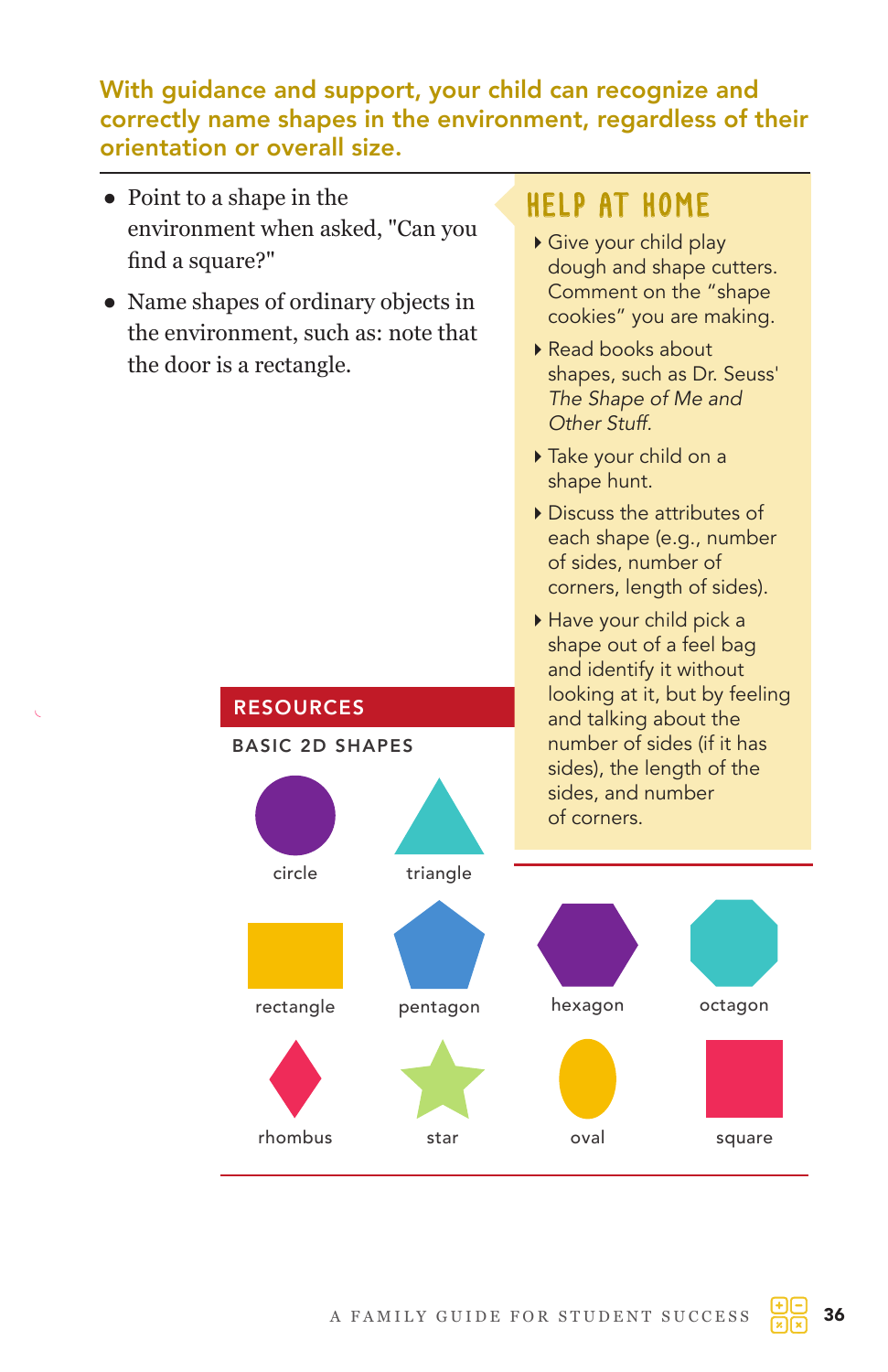#### With guidance and support, your child can explore the differences between two-dimensional and threedimensional shapes.

- Sort two-dimensional and three-dimensional shapes into separate groups.
- Match similar two-dimensional and three-dimensional shapes.



## HELP AT HOME

- Provide wooden pattern blocks, paper, pencils, and crayons.
- ▶ Provide two-dimensional and three-dimensional shape manipulatives. Ask your child about similarities and differences he sees while using the manipulatives.
- Engage your child in activities using twodimensional and three-dimensional manipulatives.
- Help your child identify the side of a cube and how many there are.

With guidance and support, your child can create and represent shapes using developmentally appropriate prekindergarten materials (e.g., popsicle sticks, play dough, blocks, pipe cleaners, and pattern blocks).

- Use play dough and shape cookie cutters to create shapes.
- Use pipe cleaners to create shapes.
- Draw and/or cut shapes using available materials.

- ▶ Provide modeling materials (play dough and clay) to make threedimensional shapes.
- Provide a variety of art materials and have your child create shapes.
- Engage your child in activities to create shapes (e.g., drawing and cutting shapes) such as triangles, squares, or rectangles.